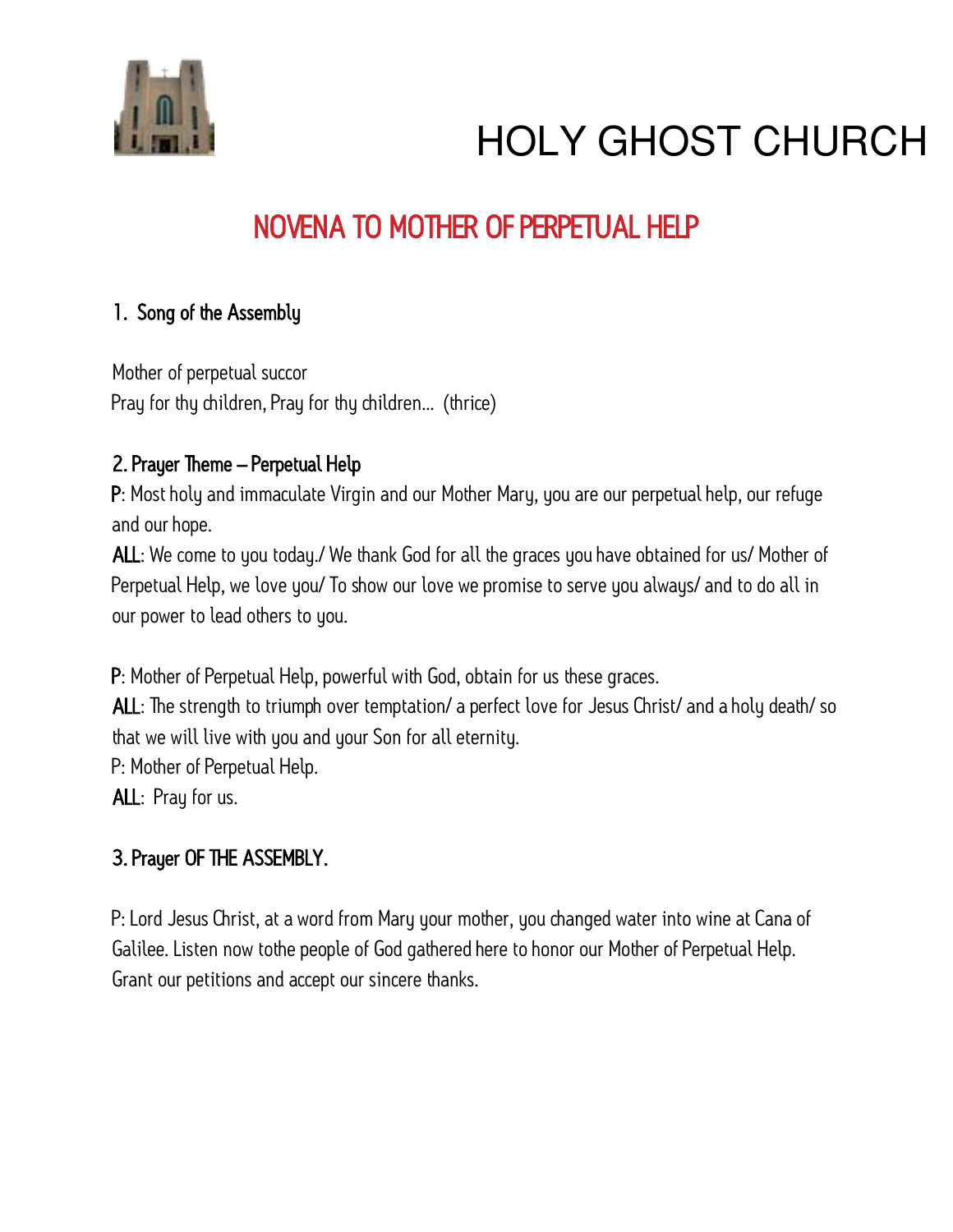

ALL: O Mother of Perpetual Help/ we call upon your most powerful name,/ you are the safeguard of the living and the salvation of the dying./ Your name will always be on our lips especially in time of temptation/ and at the hour of our death./ Your name is confidence and power/ Blessed

Lady/ help us whenever we call on you/ We will not be satisfied with merely pronouncing your name/ Our daily lives will proclaim/ that you are truly our Mother of Perpetual Help.

#### P: Prayer in temporal wants.

ALL: O Mother of Perpetual Help/ with the greatest confidence we kneel before you/ We implore your help in the problems of our daily life/ Trials and sorrows often depress us/ reverses of fortune and painful privations/ bring misery into our lives/ everywhere we meet the cross/ have pity on us, compassionate Mother/Take care of our needs/ free us from our sufferings/ or if it be the will of God/ that we should suffer still longer/ grant that we may endure all with love and patience/These graces we ask/ trusting not in our merits but in your love and power/ O Mother of Perpetual Help.

#### LITANY OF THE ASSEMBLY :(petitions) . . .(kneel)

#### P: Let us pray;

Grant wisdom and prudence to our Holy Father, the Pope, our bishops, our priests and all the leaders of our nation and community.

ALL: Hear us Lord, through Mary our Mother

b Grant that all men and women may live as brothers and sisters, in social peace and religious unity.

ALL: Hear us Lord, through Mary our Mother.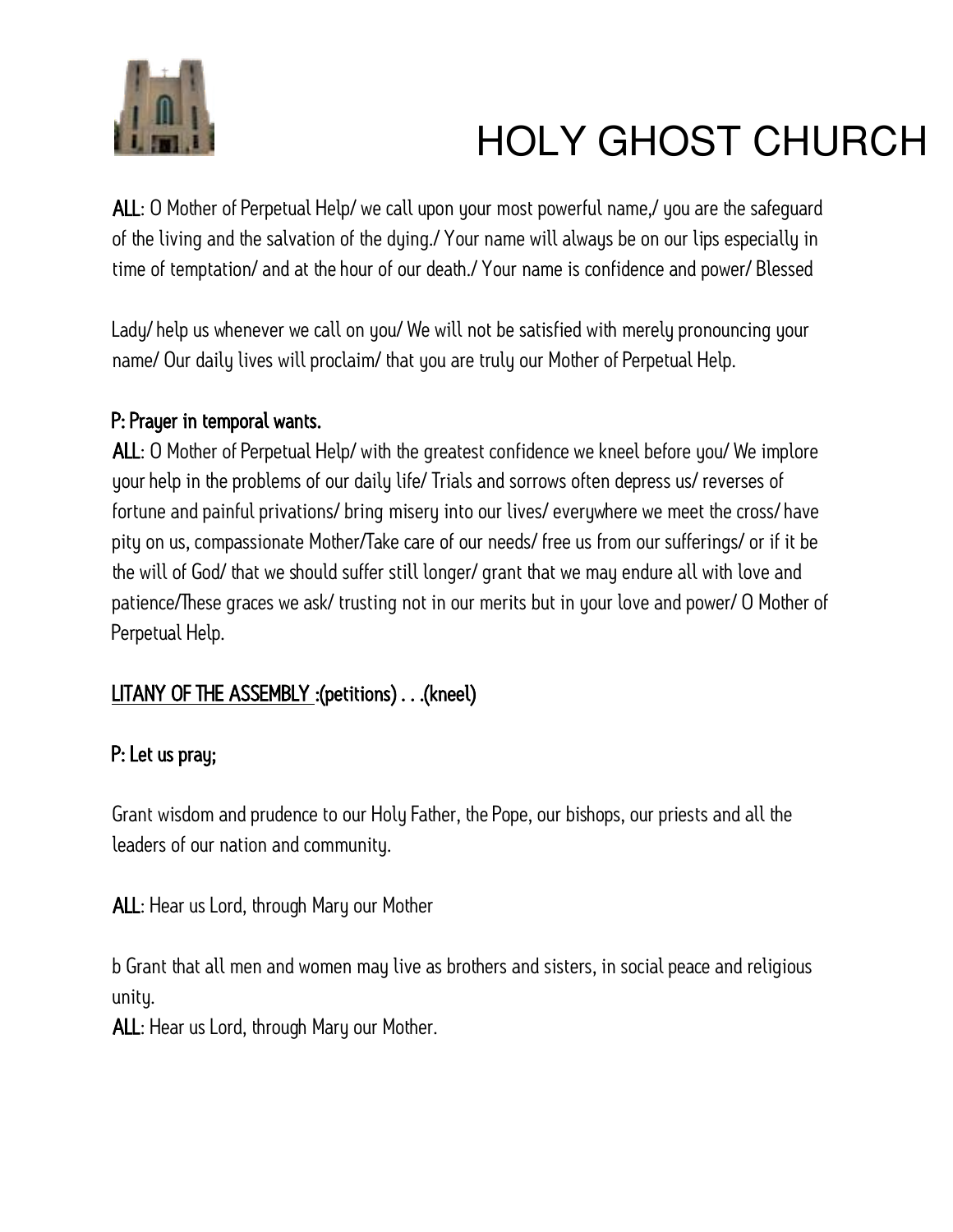

P: Grant that the Holy Spirit quide the sons and daughters of our novena family in choosing their way of life.

ALL: Hear us Lord, through Mary our Mother

P: Grant that the people of our novena family retain their health and that the sick regain their health, according to your holy will.

ALL: Hear us lord, through Mary our Mother

P: Grant eternal rest to all the deceased novenites and to the souls of all the faithful departed ALL: Hear us Lord, through Mary our Mother.

P: Grant guidance and aid in all the special intentions of this novena and all the needs of those present.

ALL: Hear us Lord, through Mary our Mother

P: Grant eternal rest to all the deceased novenites and to the souls of all the faithful departed ALL: Hear us Lord, through Mary our Mother.

P: Grant guidance and aid in all the special intentions of this novena and all the needs of those present.

ALL: Hear us Lord, through Mary our Mother

P: Grant that all people may see the Light of your truth and experience the warmth of your love. ALL: Hear us Lord, through Mary our Mother.

P: Let us silently present our personal petitions to our Mother of Perpetual help. .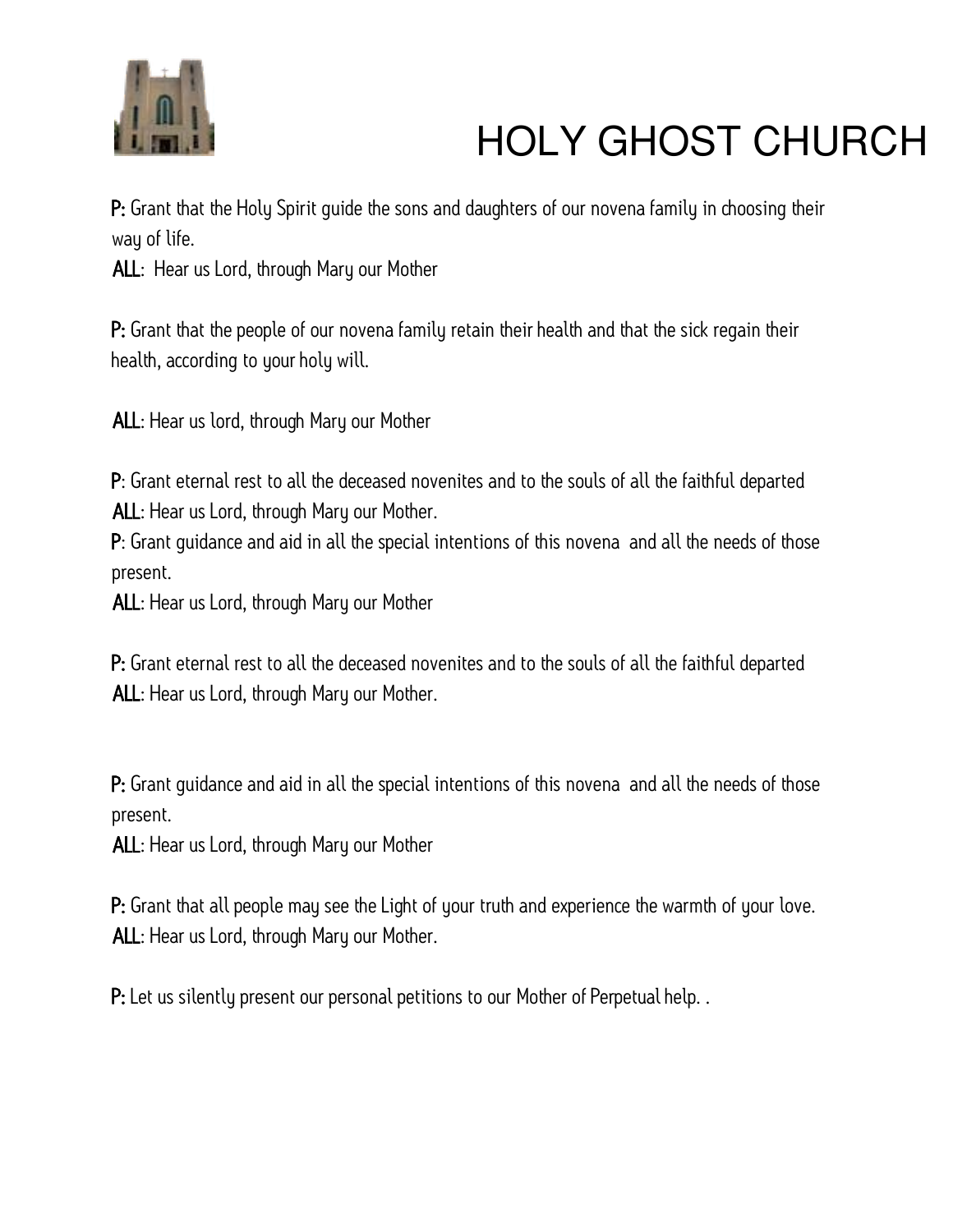

#### THANKSGIVINGS :

P: Accept O Lord, our thanks for the new life of grace you gave us. ALL: We thank you Lord through Mary our Mother.

P: Accept our thanks for all the graces received from the sacramental life of the Church. ALL: We thank you Lord, through Mary our Mother

P: Accept our thanks for the spiritual and material blessings, given to our novena family. ALL: We thank you Lord, through Mary our Mother.

P: Let us thank our Mother of Perpetual Help for the favours we have received……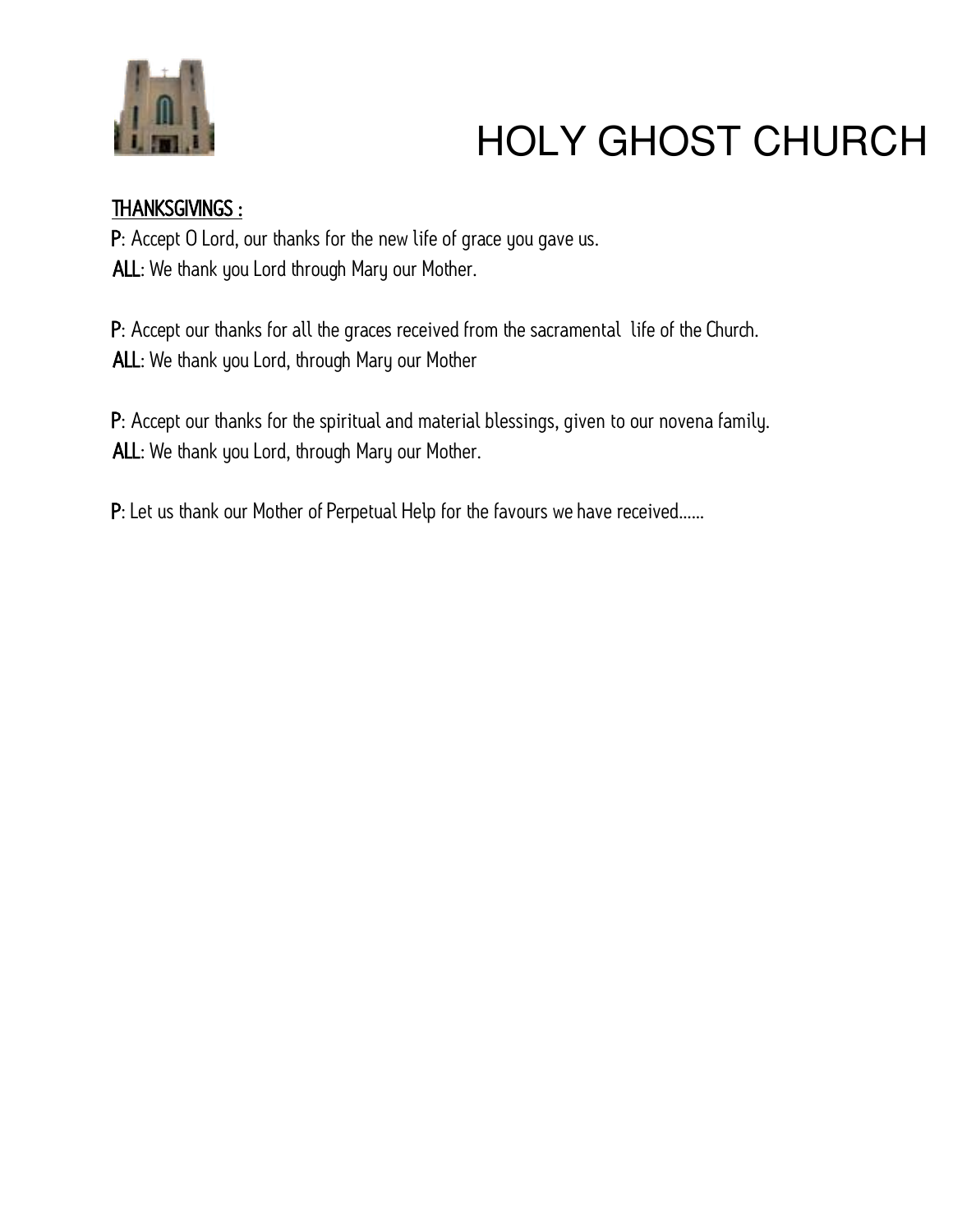

#### MARY FROM THY SACRED IMAGE.

Mary from thy sacred image With those eyes so sadly sweet. Mother who so loves thy children See us kneeling at thy feet. In thy arms thy child thou bearest Source of all thy joy and woe. What thy bliss, how deep thy sorrow Mother thou alone canst know...

#### BLESSING OF THE SICK .

P: Let us pray;

ALL: O Lord, look upon your servants/ labouring under bodily weakness./ Cherish and revive the souls/ which you have created/ so that purified by our sufferings/ we may soon find ourselves healed by your mercy/ through Christ our Lord…Amen.

P: May the Lord Jesus Christ be with you that He may defend you, within you that He may sustain you, before you that He may lead you, behind you that He may protect you, above you that He may bless you, +..in the name of the Father, and of the Son and of the Holy Spirit…

ALL: Amen.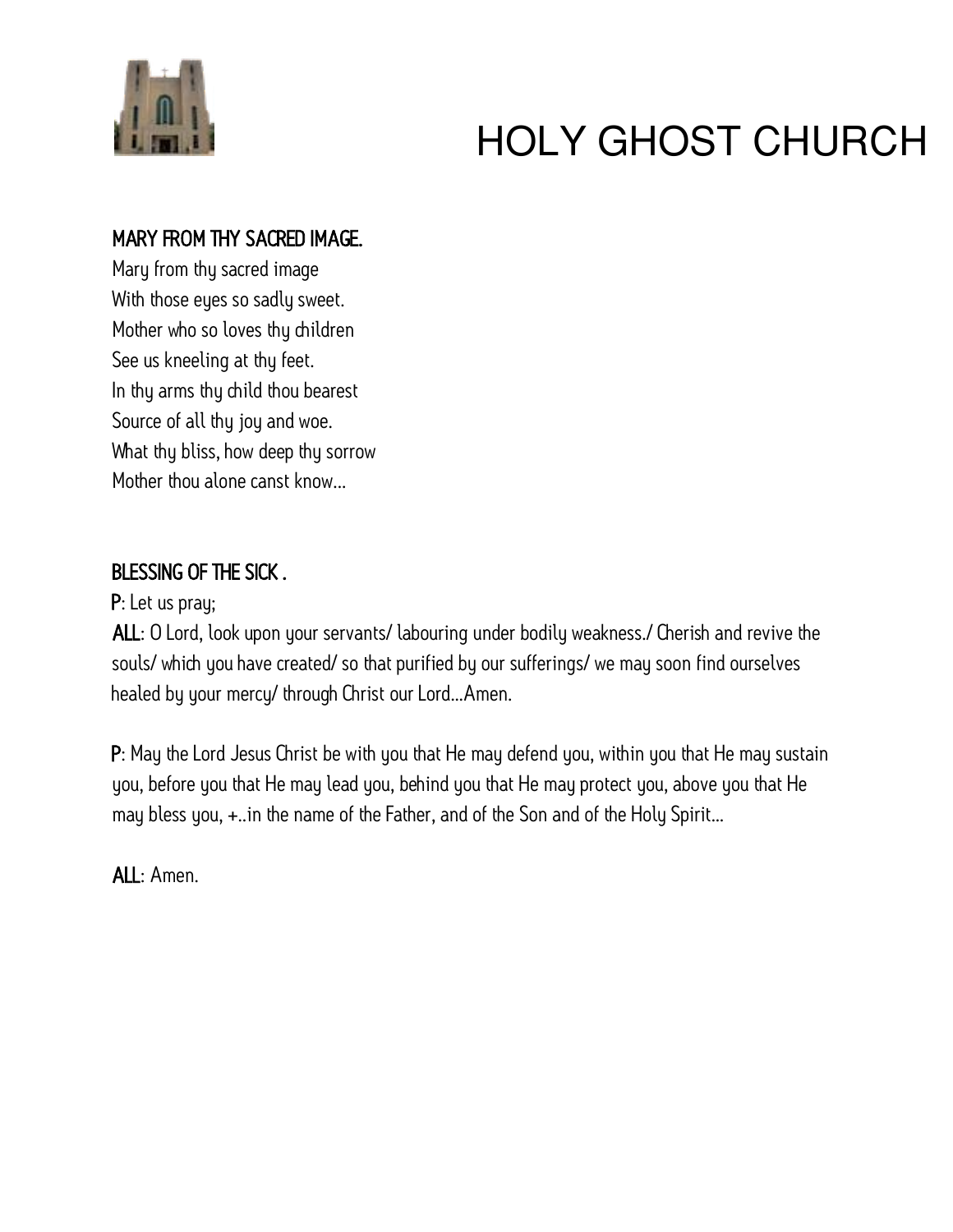

#### FAITH OF THE ASSEMBLY .

#### P: The faith of the assembly

ALL: O Mother of Perpetual Help/ you are both rich and generous./ You distribute all the gifts that God grants to us./ You are the hope of sinners./ Come then dear Mother, for we turn to you./ In your hands is salvation/ and we are in your hands./ We are your children/ take care of us dear Mother/ for if you do, there is nothing to fear./From Christ you obtain forgiveness of our sins/ With Christ you are more powerful than all hell combined./ With you on our side/ we look forward to

meeting our Judge/ your Son and our brother./ Our only fear is that in time of temptation/ we may fail to call on you/ and become lost children./ Obtain for us then/ the pardon of our sins/ love for Jesus/ final perseverance/ and the grace always to call upon you/ Mother of Perpetual Help.

#### THE GREAT HAIL MARY ..(stand)

P: Let us now unite with the Christians of all ages in praising Mary and in committing ourselves to her powerful protection.

ALL: Hail Mary, full of grace, the Lord is with thee/ blessed art thou among women/ and blessed is the fruit of thy womb, Jesus/Holy Mary, Mother of God/ pray for us sinners/ now and at the hour of our death. Amen.

P: Pray for us O Holy Mother of God,

ALL: That we may be made worthy of the promises of Christ.

P: Let us pray, O Lord Jesus Christ, who gave us your Mother Mary, whose wondrous image we venerate as a mother ready at every moment to help us; grant that we, who call on her help, may always enjoy the fruit of your redemption. This we ask through you, who live and reign for ever, ALL: Amen.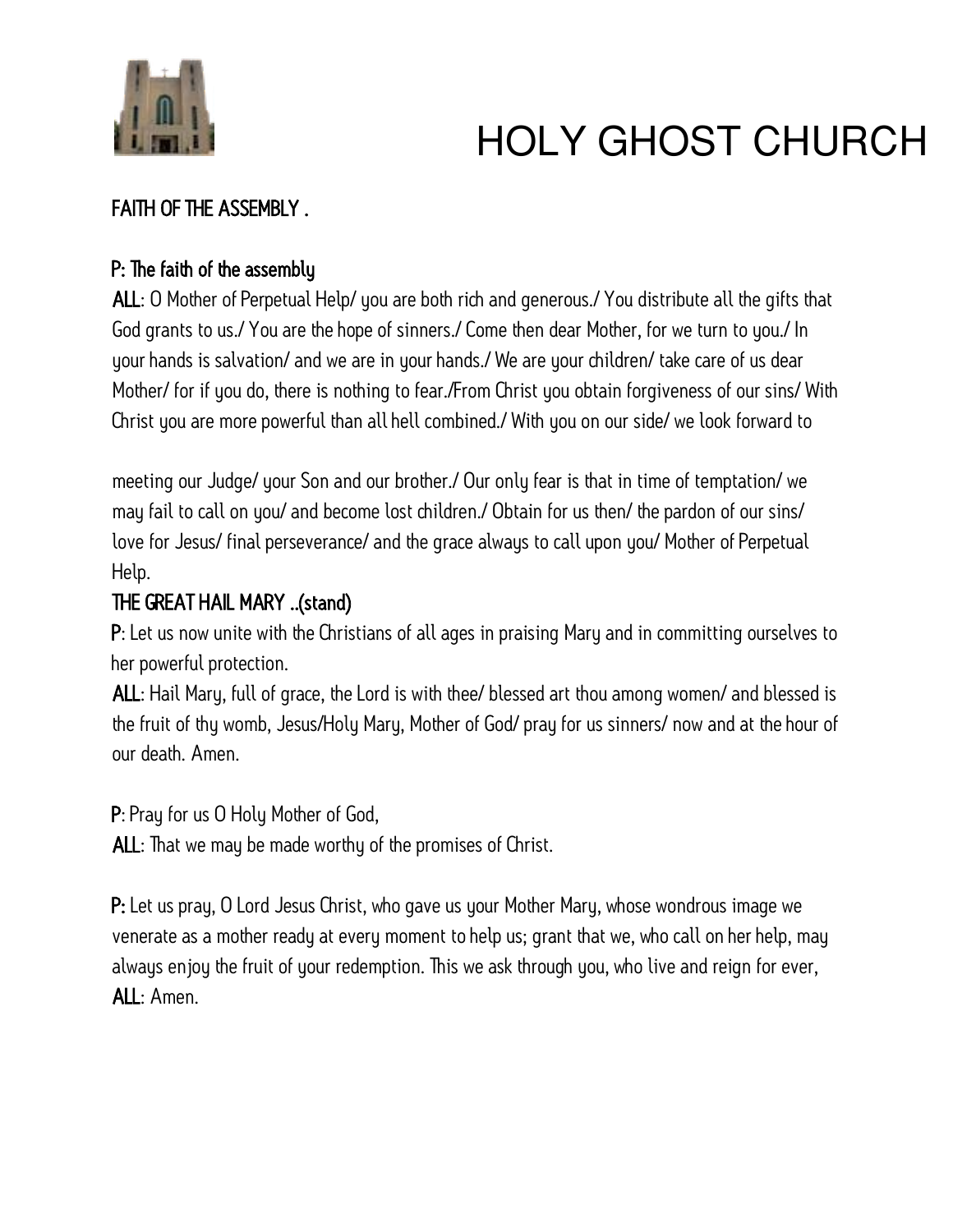

#### IMMACULATE MARY .

Immaculate Mary our heart are all thine. Protect us, thy children who kneel at thy shrine. Ave! Ave! Ave Maria! Ave! Ave! Ave Maria!

### BENEDICTION OF THE BLESSED SACRAMENT

Down in adoration falling, Lo! The Sacred Host we hail, Lo! O'er ancient forms departing Newer rites of grace prevail: Faith for all defects supplying, Where the feeble senses fail. To the everlasting Father, And the Son who reigns on high, With the Holy Ghost proceeding Forth from each eternally, Be salvation, honour, blessing, Might and endless majesty. Amen.

P: Thou has given us bread from heaven.. ALL: Containing in itself all sweetness.

#### P: Let us pray,

O God who in this wonderful sacrament has left us a memorial of thy passion, grant us, we beseech thee, so to venerate the sacred mysteries of thy Body and Blood, that we may ever experience within us, the fruit of thy redemption, who livest and reignest world without end. ALL: Amen